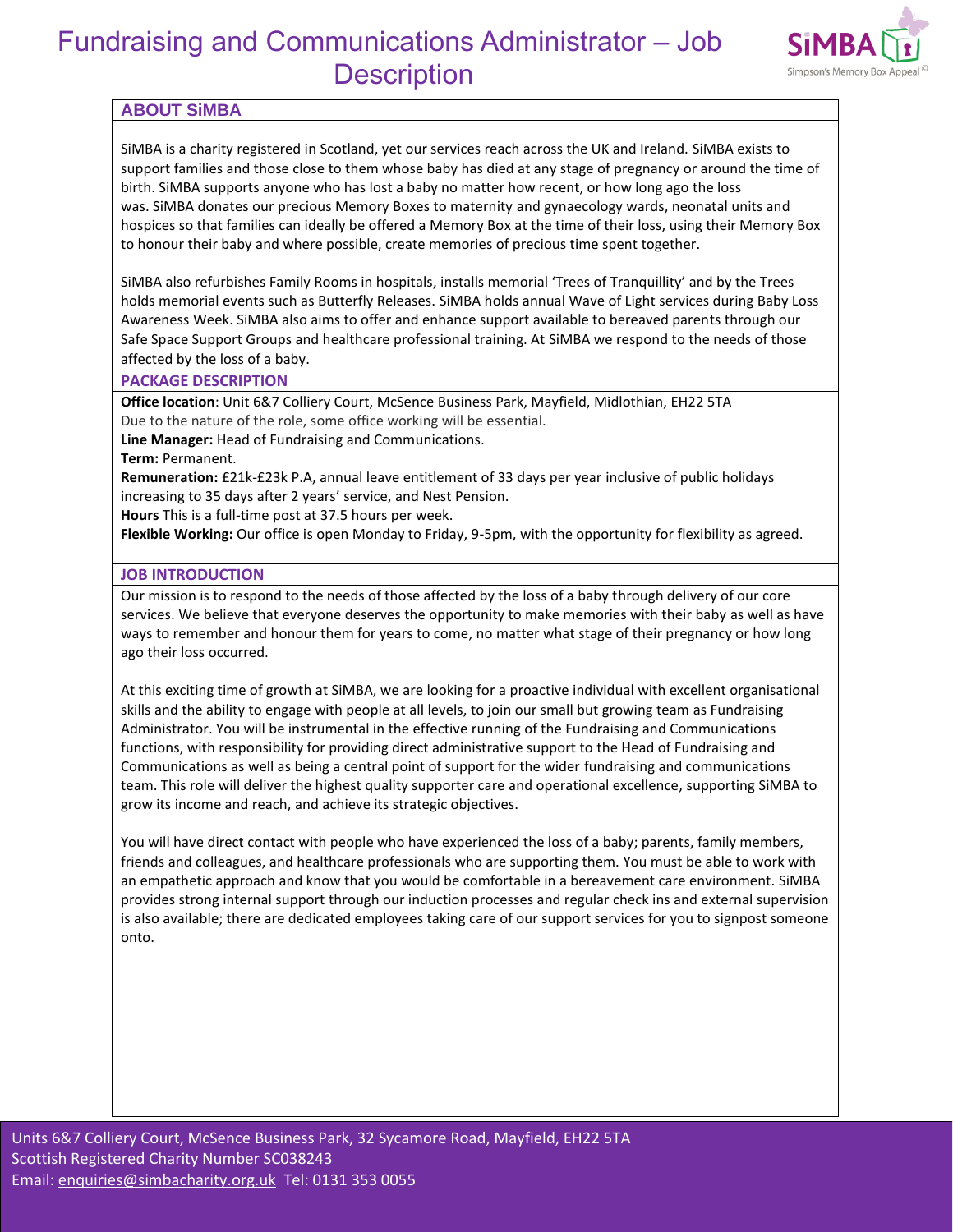

#### **MAIN RESPONSIBILITIES**

#### **Fundraising and Communications Administration**

- Support the Head of Fundraising and Communications to ensure the smooth day to day running of the fundraising and communications functions and provide high quality supporter care.
- First point of contact for all fundraising enquiries through various channels, responding appropriately and with empathy.
- Support the development and implementation of systems to deliver excellent supporter care processes and procedures.
- Work across the team to deliver supporter communications, including using CRM and relevant systems to send newsletters and social media posts.
- Fulfilment of thank you letters to all fundraisers and donors ensuring all processes are followed to meet the best standards of internal and external care.
- Manage merchandise stock and fulfilment to supporters.
- Maintain and manage the fundraising team diary in Outlook.
- Bookings for Fundraising and Communications team including travel, events, and networking.
- Maintain accurate filing within SharePoint.
- Comply with Fundraising Code of Practice and Data Protection laws.

#### **System Administration**

- Support the Head of Fundraising and Communications to maintain all fundraising processes, procedures, and systems, and suggest and implement improvements to enhance the efficient running of the charity.
- Input, maintain and extract accurate information from the CRM system to provide and future-proof excellent supporter care.
- Deliver a high standard of supporter care to supporters using online giving sites such as JustGiving and Facebook, and deliver the associated administration required.
- Support the Deputy CEO and Head of Fundraising and Communications with maintaining efficient administrative systems and processes compliant with relevant legal requirements.

#### **Reporting**

- Work with the Head of Fundraising and Communications to produce fundraising and communications reports.
- Develop robust procedures to ensure effective reporting across the department.
- Use CRM and other relevant systems to prepare reports and compile management information as required i.e. data for board reports.
- Create regular financial budget and forecasting reports.
- Provide data analysis to inform fundraising and communications plans and activities.

#### **Communication and Administration**

- Actively support good HR practices by utilising policies available in the organisation.
- Promote team working and support the development of a positive working culture.
- Maintain an understanding and familiarity of SiMBA's work.
- Willingness to accept ad hoc work requests as required.
- Undertake other tasks as identified by senior leadership.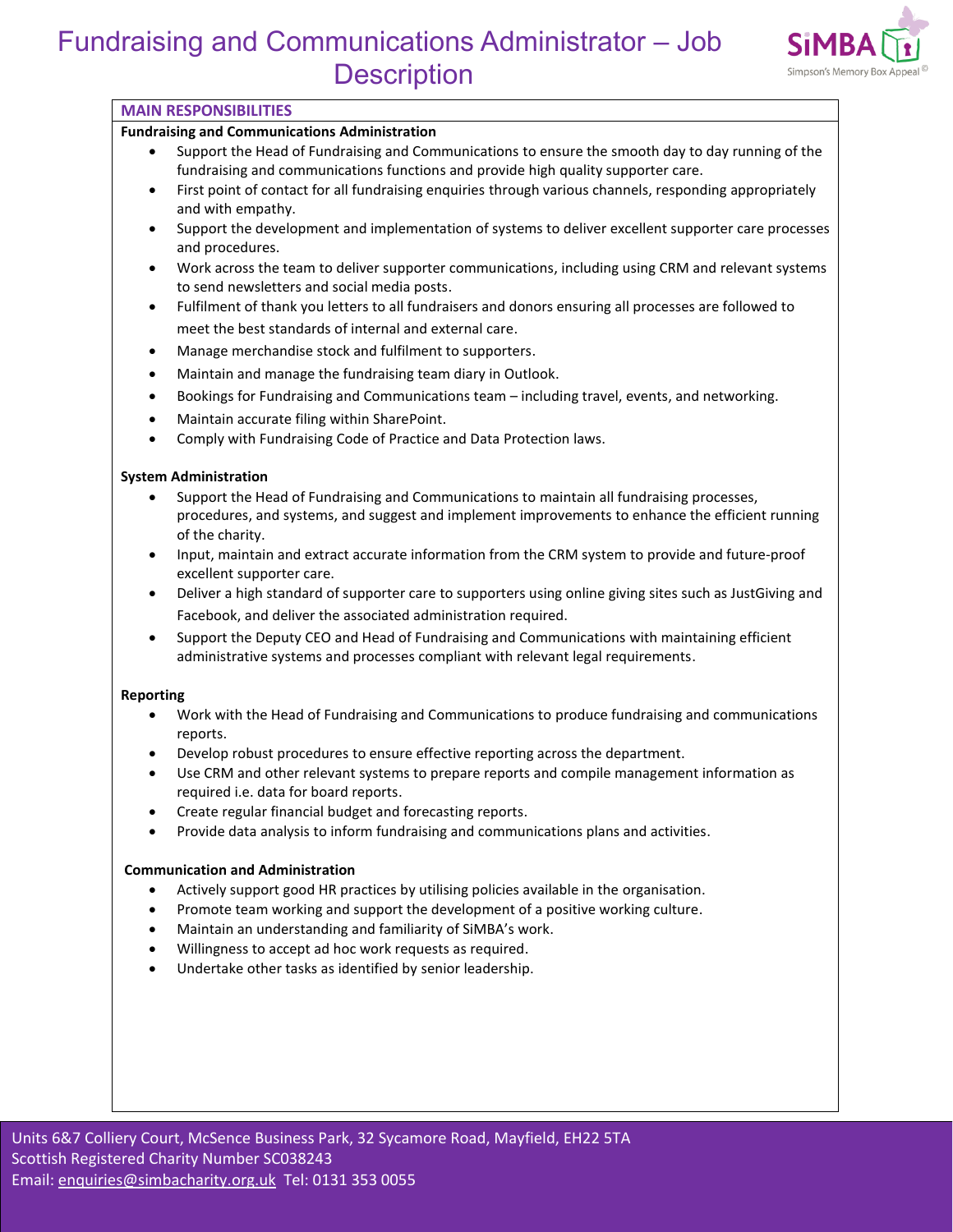

#### **WORKING ENVIRONMENT**

We foster a positive working environment which promotes employee wellbeing, collaboration, growth, and goal attainment.

SiMBA is going through an exciting period of growth, and we are building our team to further deepen the quality of our core services. We have a strong and supportive team ethos where all members pull together in the interests of fulfilling the charity's objectives.

We all take collective responsibility for our culture because we know it has a ripple effect out across our brand. That's why our culture of inclusion at work and our people are at the heart of everything we do.

Given the sensitive nature of SiMBA's work it is essential that discretion is exercised, and confidentiality is maintained, with a mature, professional and empathetic approach applied to all areas of work.

| KNOWLEDGE, SKILLS AND EXPERIENCE REQUIRED                                                                                                                                                                                                                                                                                                                                                                                                                                                                                                                                                                                                                                                                                                                                                                                                                                                                                                                                           |                                                                                                                                                       |
|-------------------------------------------------------------------------------------------------------------------------------------------------------------------------------------------------------------------------------------------------------------------------------------------------------------------------------------------------------------------------------------------------------------------------------------------------------------------------------------------------------------------------------------------------------------------------------------------------------------------------------------------------------------------------------------------------------------------------------------------------------------------------------------------------------------------------------------------------------------------------------------------------------------------------------------------------------------------------------------|-------------------------------------------------------------------------------------------------------------------------------------------------------|
| <b>Essential</b>                                                                                                                                                                                                                                                                                                                                                                                                                                                                                                                                                                                                                                                                                                                                                                                                                                                                                                                                                                    | <b>Desirable</b>                                                                                                                                      |
| Knowledge/Skills/Abilities<br>Excellent administration skills, proficient in<br>the use of Microsoft Word, Excel,<br>PowerPoint, Outlook, and other IT<br>applications<br>Excellent organisational skills<br>$\bullet$<br>Drive for accuracy and excellent attention to<br>$\bullet$<br>detail<br>Knowledge of administrative systems and<br>$\bullet$<br>data entry<br>Excellent people skills<br>$\bullet$<br>Excellent verbal and written communication<br>$\bullet$<br>skills<br>Able to demonstrate empathy and sensitivity<br>$\bullet$<br>in all interactions<br>Ability to multitask effectively and excellent<br>$\bullet$<br>organisational skills<br>Able to manage a diverse and demanding<br>٠<br>workload<br>Effective time management skills with an<br>$\bullet$<br>ability to solve problems<br>Keen to learn, strive for continuous<br>$\bullet$<br>improvement and make a difference<br>Willing to pull together and 'muck in' as part<br>$\bullet$<br>of a team | Working knowledge of eTapestry or similar<br><b>CRM</b> database<br>Knowledge of the charity sector<br>$\bullet$<br>Valid driving licence             |
| <b>Qualifications</b>                                                                                                                                                                                                                                                                                                                                                                                                                                                                                                                                                                                                                                                                                                                                                                                                                                                                                                                                                               | Relevant qualification in administrative skills<br>$\bullet$                                                                                          |
| <b>Experience</b><br>Experience of working in an administration<br>$\bullet$<br>role<br>Proven track record of creating, developing,<br>$\bullet$<br>and managing office administrative processes<br>and systems<br>Experience in a customer focussed<br>environment                                                                                                                                                                                                                                                                                                                                                                                                                                                                                                                                                                                                                                                                                                                | Experience of working within the charity<br>$\bullet$<br>sector and a fundraising and communications<br>setting<br>Experience of financial procedures |

Units 6&7 Court, McCentery Court, McCenter, SCOS8243 Sycamore Road, Mayfield, EH22 5TA Sycamore Road, Mayfield, EH22 5TA Sycamore Road, Mayfield, EH22 5TA Sycamore Road, Mayfield, EH22 5TA Sycamore Road, Mayfield, EH22 5TA Email: [enquiries@simbacharity.org.uk](mailto:enquiries@simbacharity.org.uk) Tel: 0131 353 0055 Units 6&7 Colliery Court, McSence Business Park, 32 Sycamore Road, Mayfield, EH22 5TA